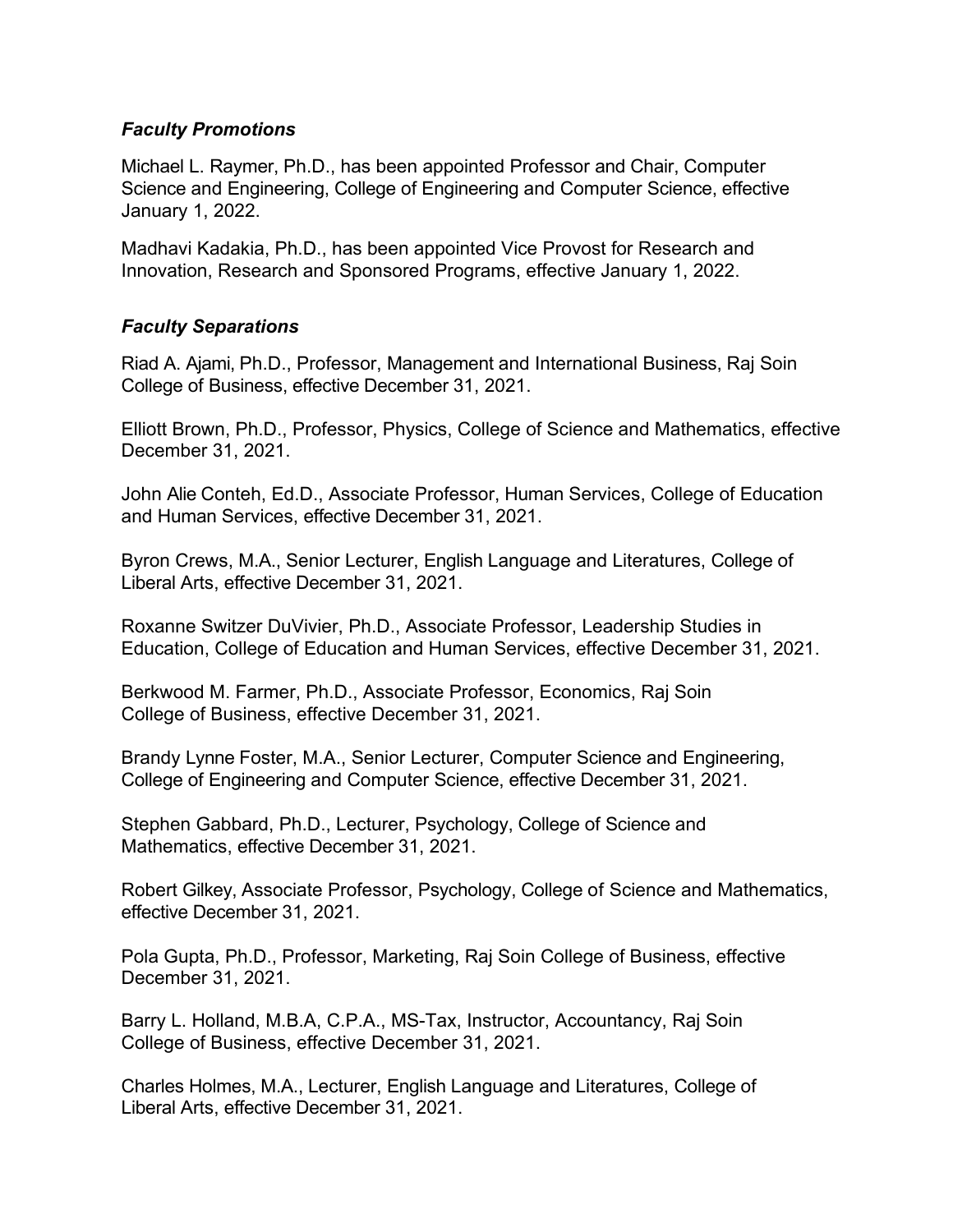### *Faculty Separations (Con't)*

Jeannette Horwitz, M.A., Director, LEAP, English/LEAP, College of Liberal Arts, effective November 28, 2021.

William Irvine, Ph.D., Professor, Philosophy, College of Liberal Arts, effective December 31, 2021.

Jean S. Jack, Ph.D., Professor, Computer Science and Engineering, College of Engineering and Computer Science, effective December 31, 2021.

Allen Gordon Jackson, Ph.D., Lecturer, Mechanical and Materials Engineering, College of Engineering and Computer Science, effective December 31, 2021.

Azadeh Jahanbegloo, M.A., Senior Lecturer, Sociology and Anthropology, College of Liberal Arts Admin, effective December 31, 2021.

Marian K. Kazimierczuk, Ph.D., Professor, Electrical Engineering, College of Engineering and Computer Science, effective December 31, 2021.

Doug Matthew Keown, M.S.W., Instructor, Social Work, College of Education and Human Services, effective December 31, 2021.

Gale Kleven, Ph.D., Associate Professor, Psychology, College of Science and Mathematics, effective December 31, 2021.

Gregory Kozlowski, Ph.D., DSc, Professor, Physics, College of Science and Mathematics, effective December 31, 2021.

Brenda Elaine Kraner, Ph.D., Senior Lecturer, Leadership Studies in Education, College of Education and Human Services, effective December 31, 2021.

Dennis Loranger, Ph.D., Senior Lecturer, Music, College of Liberal Arts, effective December 31, 2021.

Kathryn Meyer, Ph.D., Professor, History, College of Liberal Arts, effective December 31, 2021.

Irina Vasiliu Overman, M.D., Assistant Professor, Medical Education, Boonshoft School of Medicine, effective December 31, 2021.

Ioana Pavel, Ph.D., Professor, Chemistry, College of Science and Mathematics, effective December 31, 2022.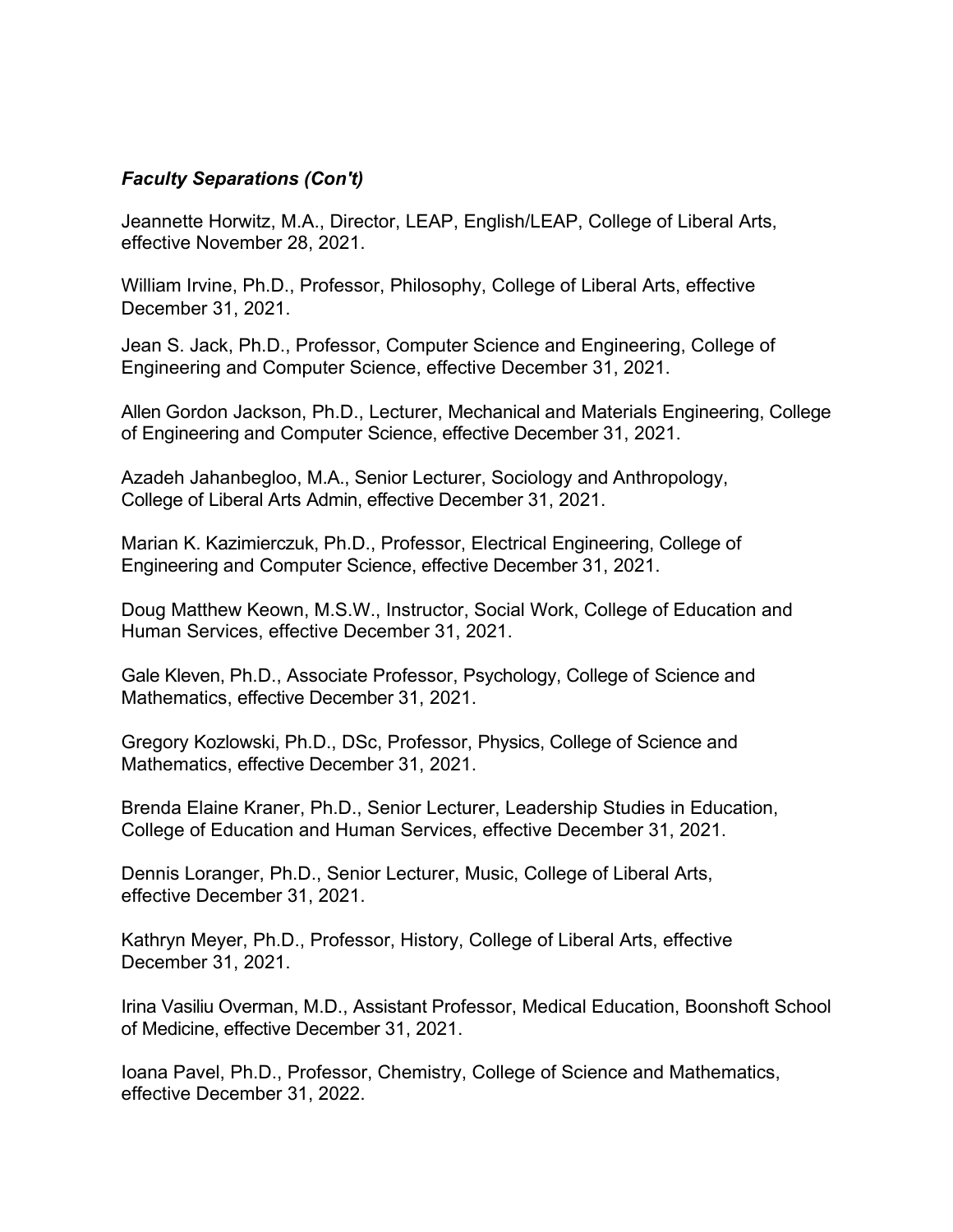George G. Polak, Ph.D., Professor, Information Systems and Supply Chain Management, RajSoin College of Business, effective December 31, 2021.

# *Faculty Separations (Con't)*

Deborah B. Poling, Ph.D., FNP-BC, CNE, Associate Professor, Nursing, College of Education and Human Services, effective December 31, 2021.

Labib Rouhana, Ph.D., Associate Professor, Biological Sciences, College of Science and Mathematics, effective December 31, 2021.

Laura Rouhana, Ph.D., Instructor, Lab Coordinator, Biological Sciences, College of Science and Mathematics, effective December 31, 2021.

Lawrence Sanders, Ph.D., Lecturer, Chemistry, College of Science and Mathematics, effective December 31, 2021.

Vance McMillian Saunders, M.S., Lecturer, Computer Science and Engineering, College of Engineering and Computer Science, effective December 31, 2021.

Arnab K. Shaw, Ph.D., Professor, Electrical Engineering, College of Engineering and Computer Science, effective December 31, 2021.

Christine Sitko, M.A., MB.A., Lecturer, English Language and Literatures, College of Liberal Arts, effective December 31, 2021.

William Slattery, Ph.D., Professor, Earth and Environmental Sciences, College of Science and Mathematics, effective December 31, 2021.

James Tipps, Ph.D., Professor, Music, College of Liberal Arts, effective December 31, 2021.

Doyle Watts, Ph.D., Professor, Earth and Environmental Sciences, College of Science and Mathematics, effective December 31, 2021.

Julianne Weinzimmer, Ph.D., Associate Professor, Sociology and Anthropology, College of Liberal Arts, effective December 31, 2021.

Mary Wenning, Ph.D., Associate Professor, School of Public and International Affairs, College of Liberal Arts, effective December 31, 2021.

Aaron Wolpert, M.A., Senior Lecturer, Religion, Philosophy and Classics, College of Liberal Arts, effective December 31, 2021.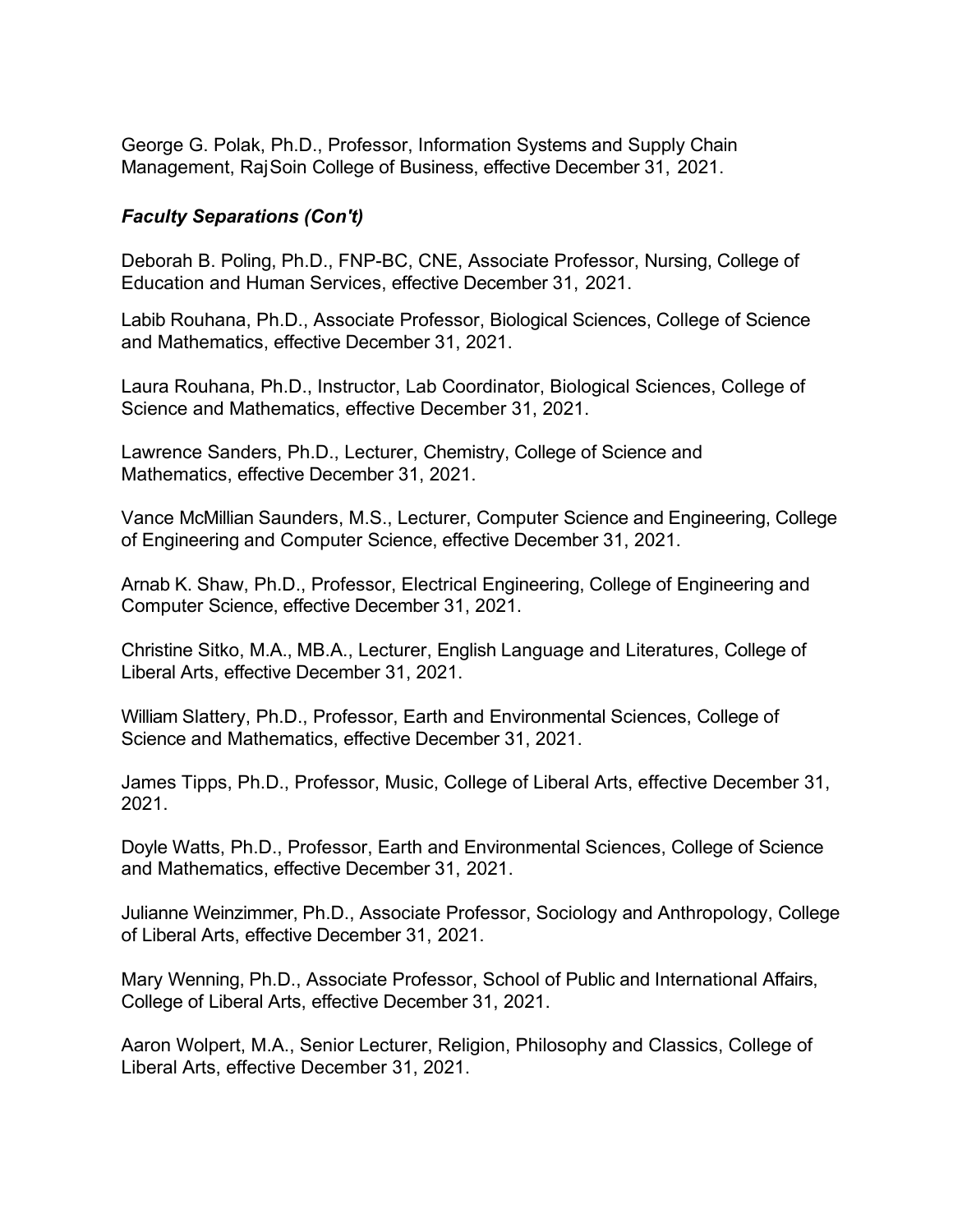#### *Unclassified New Hires*

Jonathan Fletcher Blount, M.Ed., has been appointed Assistant Director, Community Standards and Student Conduct, VP for Student Affairs, effective January 4, 2022.

Megan Conley, M.A., has been appointed Retention Specialist, Student Academic Success Center, effective January 4, 2022.

Miranda A. Cox, B.S., has been appointed Program Coordinator, Office of Professional Field Experience, College of Education and Human Services, effective January 18, 2022.

Justin Tyler Durham, M.A.T., has been appointed Coordinator, Athletic Training, Intercollegiate Athletics, effective January 4, 2022.

Matthew Ebright, B.A., has been appointed Staff Musical Director, Theatre Arts, College of Liberal Arts, effective January 4, 2022.

David Emery, BFA, has been appointed Arts Marketing and Ticketing Manger, Theatre Arts, College of Liberal Arts, effective January 4, 2022.

Elizabeth Harding, B.A., has been appointed Administrative Assistant to the Dean, Business and Administration, Raj Soin College of Business, effective January 4, 2022.

Kyle Hickey, M.S., has been appointed Coordinator, Athletic Training, Intercollegiate Athletics, effective January 4, 2022.

Kimberly Kaye Horn, B.A., has been appointed Administrative Assistant, Dayton Regional STEM School, College of Education and Human Services, effective January 4, 2022.

Jonathan Hung, J.D., has been appointed Assistant General Counsel, Office of General Counsel, effective January 4, 2022.

Stacy C. Keplinger, B.S.A.M., has been appointed Manager, Instructional Technology, Computing and Telecommunications Services, effective January 4, 2022.

Abdelkareem Khasawneh, M.A., has been appointed Academic Advisor, Student Academic Success Center, effective January 4, 2022.

Kimberley Ann Lippke, M.B.A., has been appointed Accountant, Intercollegiate Athletics, effective December 6, 2021.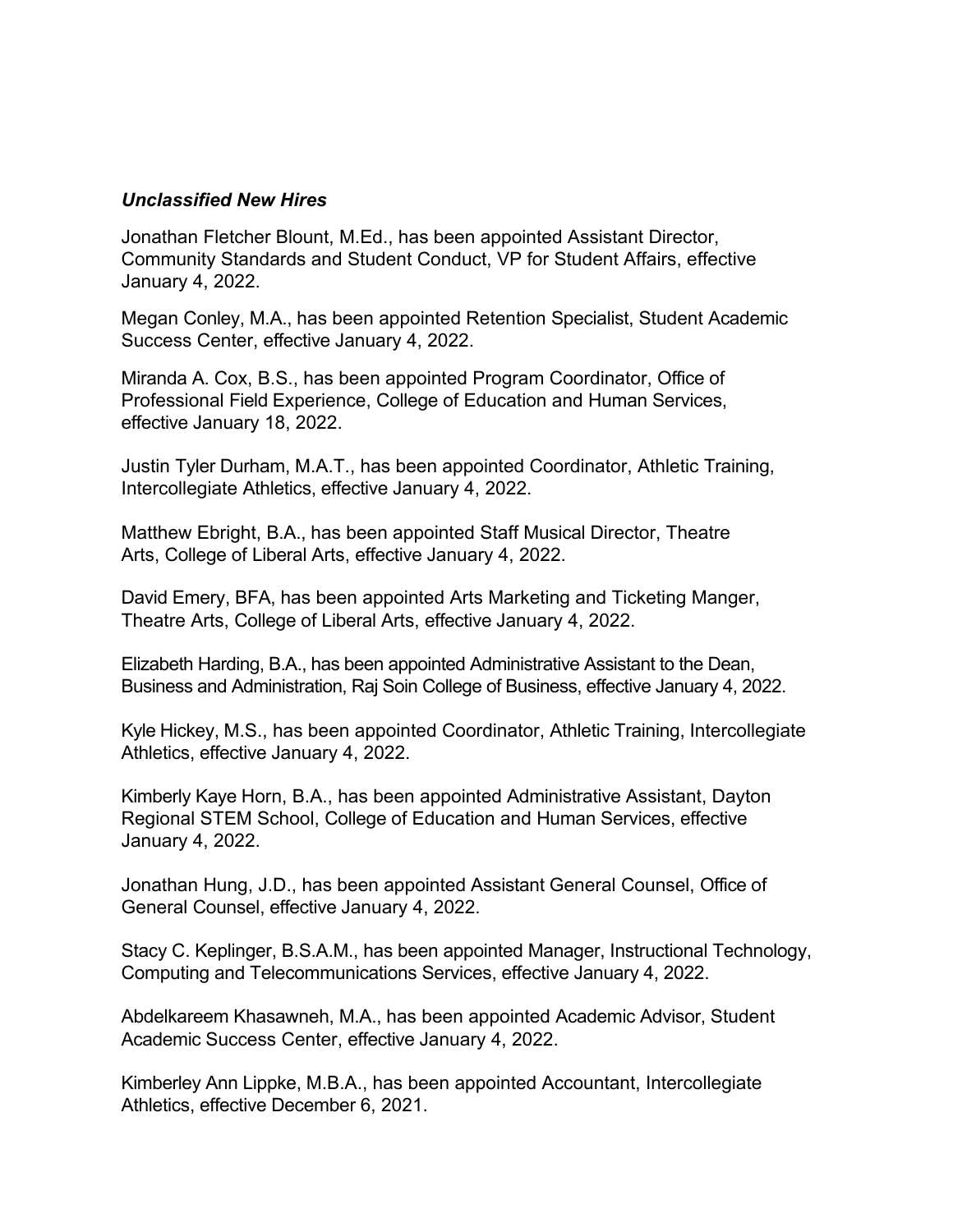Joy Livergood, M.A., has been appointed Associate Director Articulation and Transfer, Ohio Articulation and Transfer Network, effective January 4, 2022.

#### *Unclassified New Hires (Con't)*

Jaquelin Pasquarella, B.S., has been appointed Practice/Certificate Program Coordinator, Population and Public Health Sciences, Boonshoft School of Medicine, effective December 06, 2021.

Chien Sing Poon, Ph.D., has been appointed Postdoctoral Researcher, Biomedical, Industrial, and Human Factors Engineering, College of Engineering and Computer Science, effective January 18, 2022.

Benjamin Stewart Rinehart, Ph.D., has been appointed Postdoctoral Researcher, Biomedical, Industrial, and Human Factors Engineering, College of Engineering and Computer Science, effective January 18, 2022.

Susan K. Schaurer, M.S., has been appointed Vice President of Enrollment Management and Chief Recruitment Officer, Enrollment Management Division, effective January 18, 2022.

Tiffany Nicole Spierling, Ph.D., has been appointed Research Coordinator, School of ProfessionalPsychology, College of Education and Human Services, effective January 18, 2022.

Kimberly Stephens, M.A., has been appointed Academic Advisor, Student Academic Success Center, effective December 6, 2021.

Alexander Underwood, M.S., has been appointed Athletics Communications Coordinator, Intercollegiate Athletics, effective December 6, 2021.

Lauren Warner, M.A., has been appointed Tutoring Services Coordinator, Student Academic Success Center, effective November 15, 2021.

#### *Unclassified Promotions*

Sheila Marie Bensman, B.A., has been appointed Assistant Vice Provost for Research, Research and Sponsored Programs, effective December 13, 2021.

Ryan P. Black, M.B.A., has been appointed Assistant Director, Fiscal Services, Business and Finance, effective January 1, 2022.

Matthew A. Hemker, B.A., has been appointed Systems Security Engineer, Computing and Telecommunications Services, effective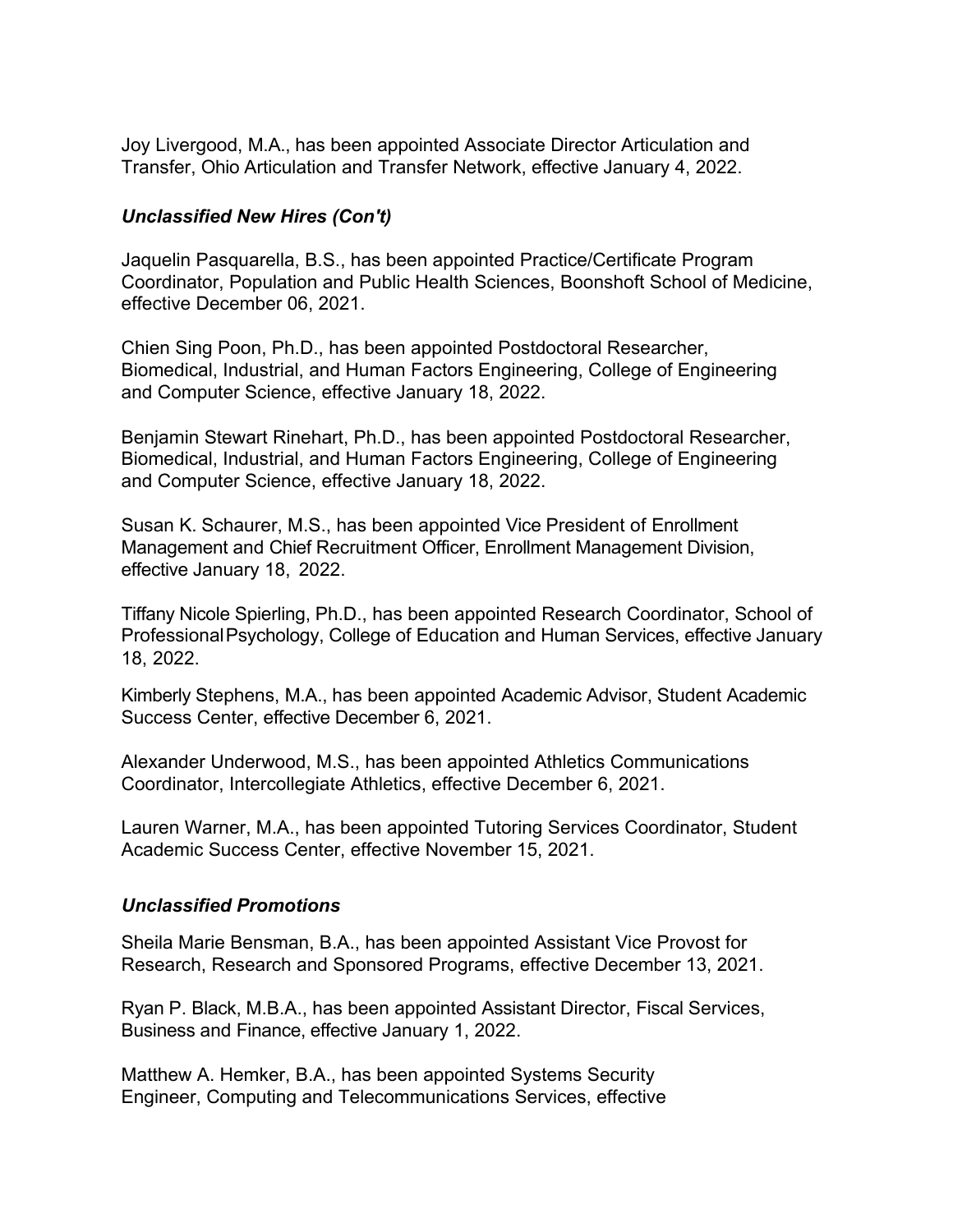January 20, 2022.

### *Unclassified Promotions (Con't)*

Karen Wilhoit, M.L.S., has been appointed University Librarian, University Libraries, effective January 1, 2022.

Monique Scott has been appointed Assistant Director, University Academic Advising, Student Academic Success Center, effective January 4, 2022.

Amanda C. Shannon, M.A., M.S.L.S., has been appointed Associate University Librarian, University Libraries, effective January 1, 2022.

#### *Unclassified Separations*

Amjad Ahmed Aljagthmi, Ph.D., Postdoctoral Researcher, Biochemistry and Molecular Biology, Boonshoft School of Medicine, effective December 31, 2021.

Katrina M. Davis, MLIS, Instructional Materials Analyst, Academic Affairs, Boonshoft School of Medicine, effective December 10, 2021.

Amy Fidler, Academic Advisor, Student Academic Success Center, effective December 1, 2021.

Robert Fowler, B.A., Grants Accountant, Research and Sponsored Programs, effective December 31, 2021.

Todd P. Frantz, M.S.W., Associate Registrar, Systems, Office of the Registrar, effective December 31, 2021.

Ryan B. Griggs, Ph.D., Postdoctoral Researcher, Neuroscience, Cell Biology, and Physiology, Boonshoft School of Medicine, effective November 30, 2021.

Emory Rose Haire, Administrative Assistant, Dayton Regional STEM School, College of Education and Human Services, effective November 26, 2021.

Karen Henkels, B.S., Research Associate, Biochemistry and Molecular Biology, Boonshoft School of Medicine, effective December 31, 2021.

Mary Jean Henry, A.A., Assistant Vice President, Corporate and Community Engagement, University Development, effective December 31, 2021.

Ann Marie Holliday, M.S.A., Grants Accountant, Research and Sponsored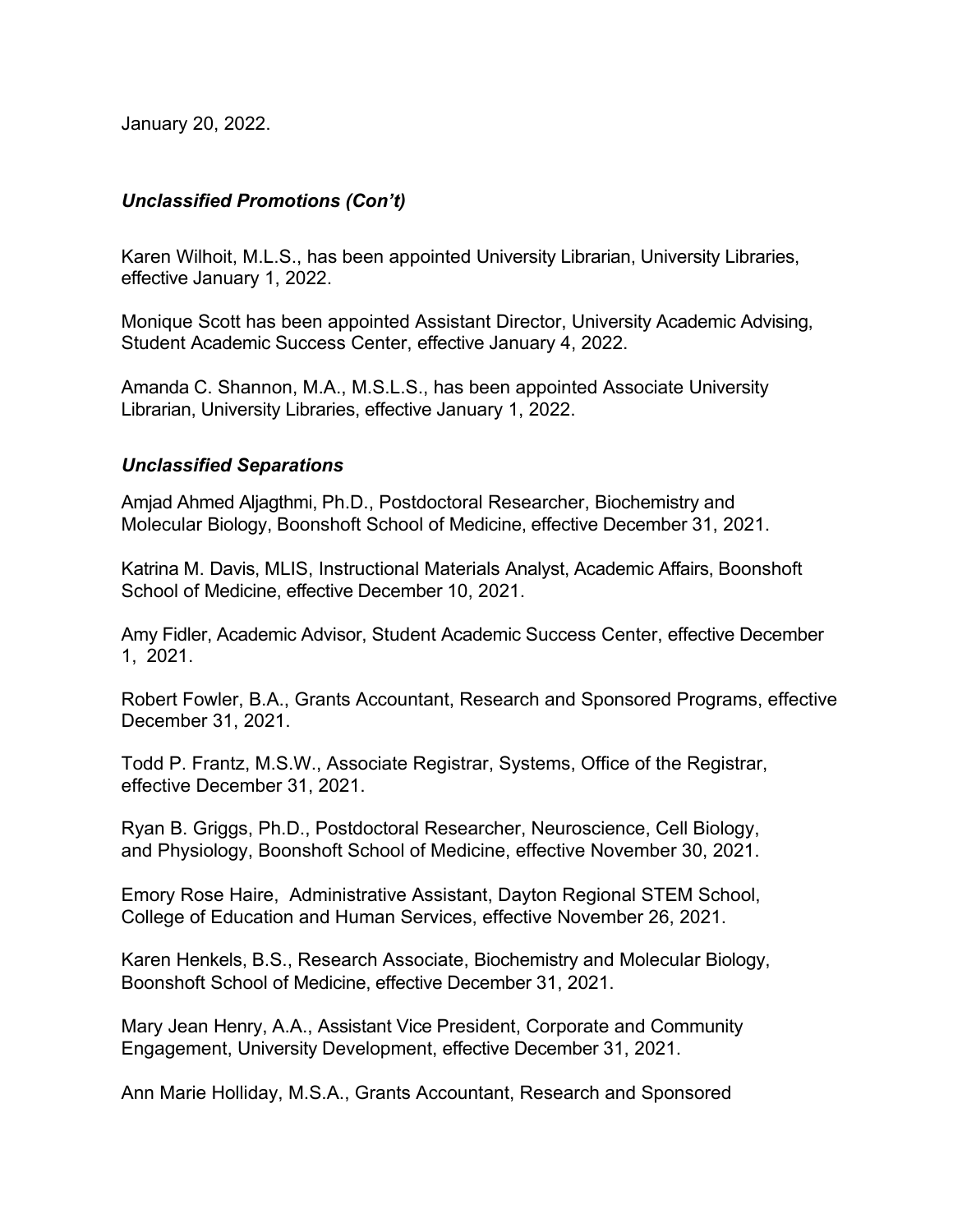Programs, effective December 31, 2021.

Susan S. Howard, M.S., Assistant to the VP for Student Affairs, VP for Student Affairs, effective November 30, 2021.

### *Unclassified Separations (Con't)*

Amruldin Jamalli, Web Applications Developer and System Administrator, Office of the Provost, effective December 31, 2021.

Carol Jones, Program Manager Business Development, Lake Campus Admin, Lake Campus, effective December 31, 2021.

Frances Eileen Keeley, Administrative Project Manager, Board Relations and Special Events, Human Resources, effective November 5, 2021.

Teresa Klaus, Director, Center for Teaching and Learning, Office of the Provost, effective November 30, 2021.

Jennifer M. Lamott, M.Ed., Administrative Assistant to The Dean, Dean's Office, Raj Soin College of Business, effective December 3, 2021.

Pamela Price Macha, Community Health Advocate, Geriatrics, Boonshoft School of Medicine, effective December 31, 2021.

Katherine Myers, MRC, Assistive Technology Specialist, Office of Disability Srvices, effective December 31, 2021.

Fermin Recarte, M.A., Intercultural Specialist, Latino, Asian, and Native American Center, effective November 30, 2021.

Vickie L. Slone, Administrative Assistant, Dean's Office, College of Engineering and Computer Science, effective November 30, 2021.

Kimberly Stephens, M.A., Academic Advisor, Student Academic Success Center, effective January 7, 2022.

Kelli Tittle, J.D., Director of Compliance, President Administration, effective November 5, 2021.

Sally Jane Trout, M.A., Certified Athletic Trainer, Intercollegiate Athletics, effective December 2, 2021.

Cynthia Vanzant, M.A., Assistant Director, Multicultural Affairs and Community Engagement, effective November 30, 2021.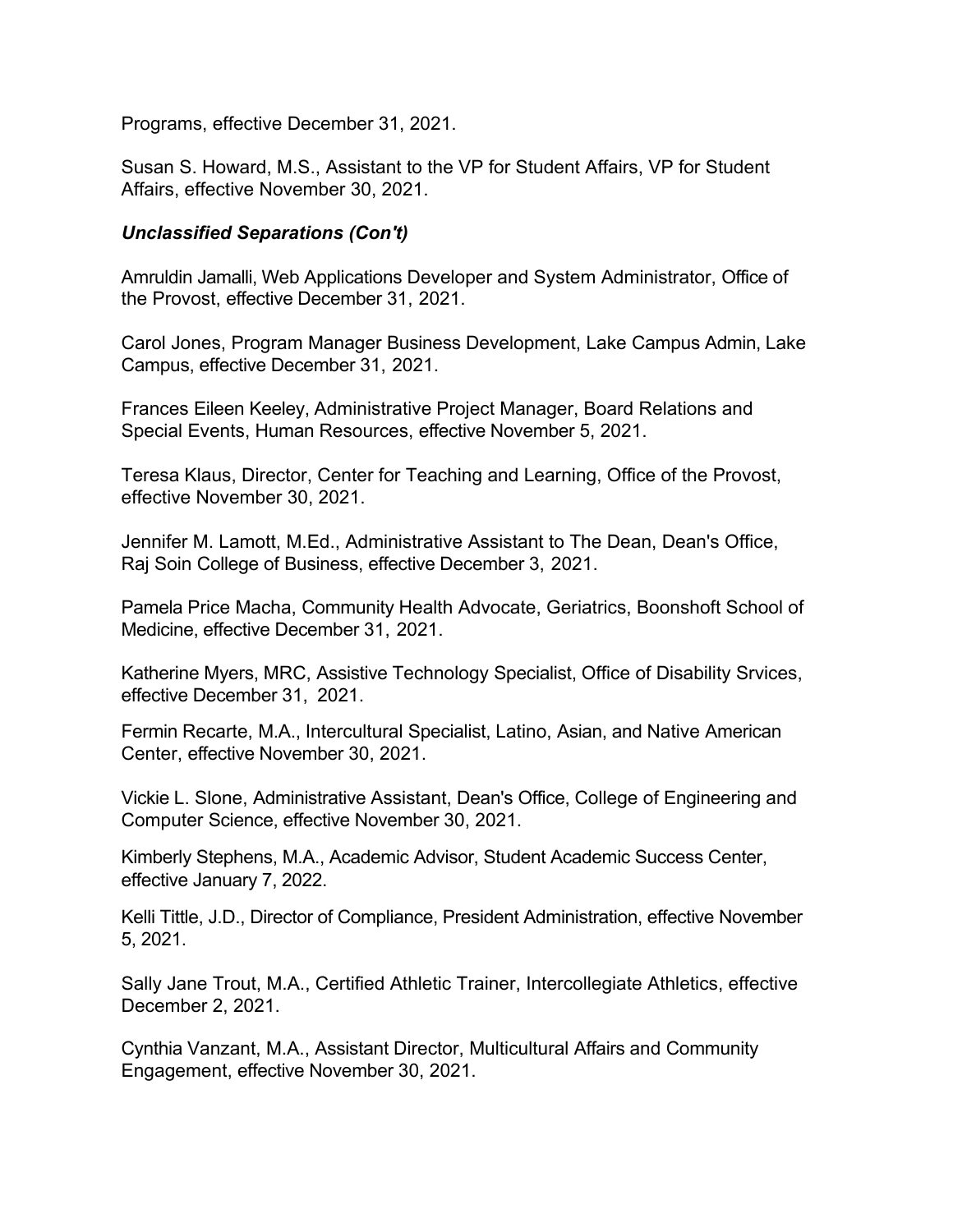Christina S. Weller, A.D.N., Clinical Research Nurse, Clinical Trials Research Alliance-SOM, Boonshoft School of Medicine, effective January 14, 2022.

## *Unclassified Separations (Con't)*

Fei Yu, M.S.E., International Student Immigration Advisor, University Center for International Education, effective January 31, 2022.

### *Classified New Hires*

Jeffrey Reid has been appointed Maintenance Worker, Physical Plant, effective December 6, 2021.

Amy Lynn Roderer has been appointed Financial Aid Coordinator, Financial Aid, Business and Finance, effective January 4, 2022.

Carlos Anthone Rodgers, B.S., has been appointed Financial Aid Coordinator, Financial Aid, Business and Finance, effective January 4, 2022.

Robert Blair Temple, B.S., has been appointed Casualty Prevention Worker, Physical Plant, effective January 4, 2022.

#### *Classified Promotions*

Charity Hutcheson has been appointed Custodial Floor Care Tech, Lake Campus, Physical Plant, effective December 11, 2021.

Rachel D. Testa has been appointed Financial Aid Coordinator, Financial Aid, Business and Finance, effective January 4, 2022.

Mark Watson has been appointed Maintenance Worker Lead, Physical Plant, effective December 11, 2021.

#### *Classified Separations*

Barbara S. Allbright, Administrative Specialist, Pharmacology and Toxicology, Boonshoft School of Medicine, effective December 31, 2021.

Andy L. Dock, User Account Administrator, Computing and Telecommunications Services, effective November 30, 2021.

Ian Gabbard, HVAC and Boiler Operation Tech, Physical Plant, effective December 10, 2022.